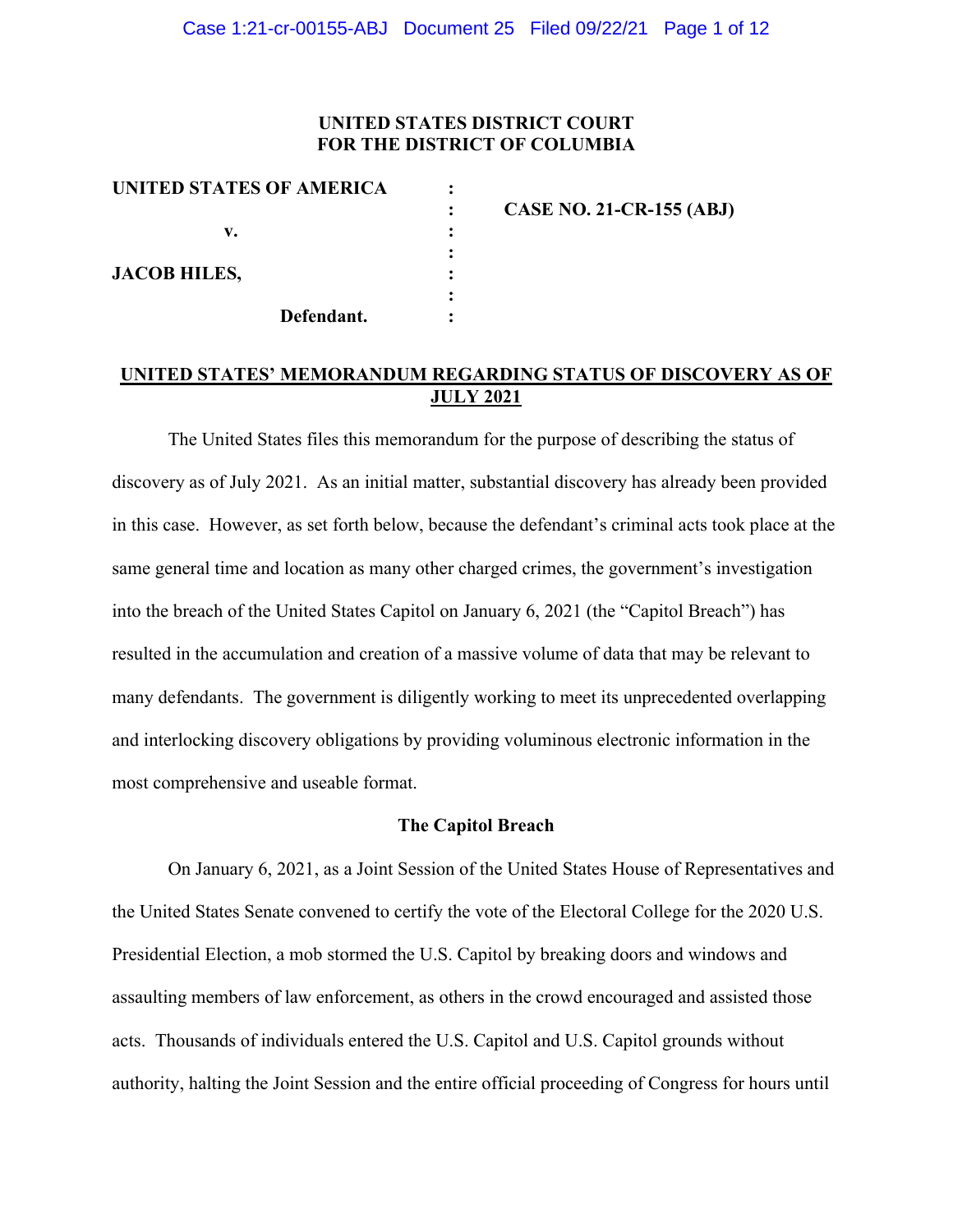## Case 1:21-cr-00155-ABJ Document 25 Filed 09/22/21 Page 2 of 12

the United States Capitol Police ("USCP"), the Metropolitan Police Department ("MPD"), and other law enforcement agencies from the city and surrounding region were able to clear the Capitol of rioters and to ensure the safety of elected officials. This event in its entirety is hereinafter referred to as the "Capitol Breach."

## **Scope of Investigation**

The investigation and prosecution of the Capitol Breach will be the largest in American history, both in terms of the number of defendants prosecuted and the nature and volume of the evidence. In the six months since the Capitol was breached, over 500 individuals located throughout the nation have been charged with a multitude of criminal offenses, including but not limited to conspiracy, tampering with documents or proceedings, destruction and theft of government property, obstruction of law enforcement during civil disorder, assaults on law enforcement, obstruction of an official proceeding, engaging in disruptive or violent conduct in the Capitol or on Capitol grounds, and trespass. There are investigations open in 55 of the Federal Bureau of Investigation's 56 field offices.

## **Voluminous Materials Accumulated**

The government has accumulated voluminous materials that may contain discoverable information for many, if not all, defendants. An illustrative list of materials accumulated by the government includes:

- o Thousands of hours of closed circuit video ("CCV") from sources including the USCP, MPD, and United States Secret Service, and several hundred MPD Automated Traffic Enforcement camera videos;
- o Footage from Cable-Satellite Public Affairs Network (C-SPAN) and other members of the press;
- o Thousands of hours of body worn camera ("BWC") footage from MPD, Arlington County Police Department, Montgomery County Police Department, Fairfax County Police Department, and Virginia State Police;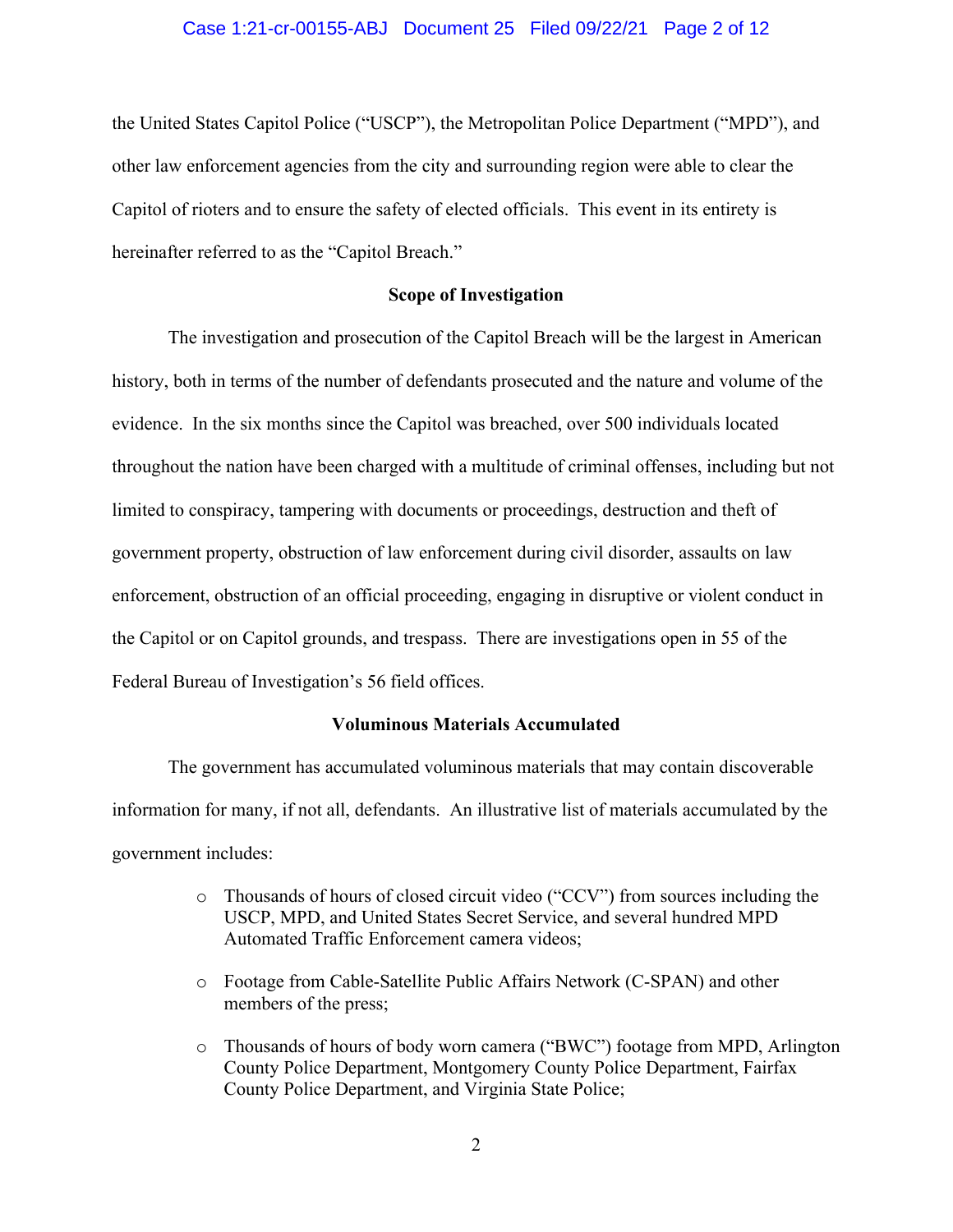- o Radio transmissions, event chronologies, and, to a limited extent, Global Positioning Satellite ("GPS") records for MPD radios;
- o Hundreds of thousands of tips, including at least 237,000 digital media tips;
- o Location history data for thousands of devices present inside the Capitol (obtained from a variety of sources including two geofence search warrants and searches of ten data aggregation companies);
- o Subscriber and toll records for hundreds of phone numbers;
- o Cell tower data for thousands of devices that connected to the Capitol's interior Distributed Antenna System (DAS) during the Capitol Breach (obtained from the three major telephone companies);
- o A collection of over one million Parler posts, replies, and related data;
- o A collection over one million Parler videos and images (approximately 20 terabytes of data);
- o Damage estimates from multiple offices of the U.S. Capitol;
- o A multitude of digital devices and Stored Communication Act ("SCA") accounts; and
- o Responses to grand jury subpoenas, of which over 6,000 have been issued, seeking documents such as financial records, telephone records, electronic communications service provider records, and travel records.

We are still collecting and assembling materials from the numerous entities who were involved in the response to the Breach, and we are still investigating – which means the amount of data (phones, devices, legal process, investigative memoranda) is growing.

## **Voluminous Legal Process and Investigative Memoranda**

In addition to the materials collected, tens of thousands of documents have been

generated in furtherance of the investigation, to include interviews of subjects, witnesses, tipsters

and officers; investigations into allegations concerning officer conduct on January 6; source

reports; evidence collection reports; evidence analysis reports; chain-of-custody documents;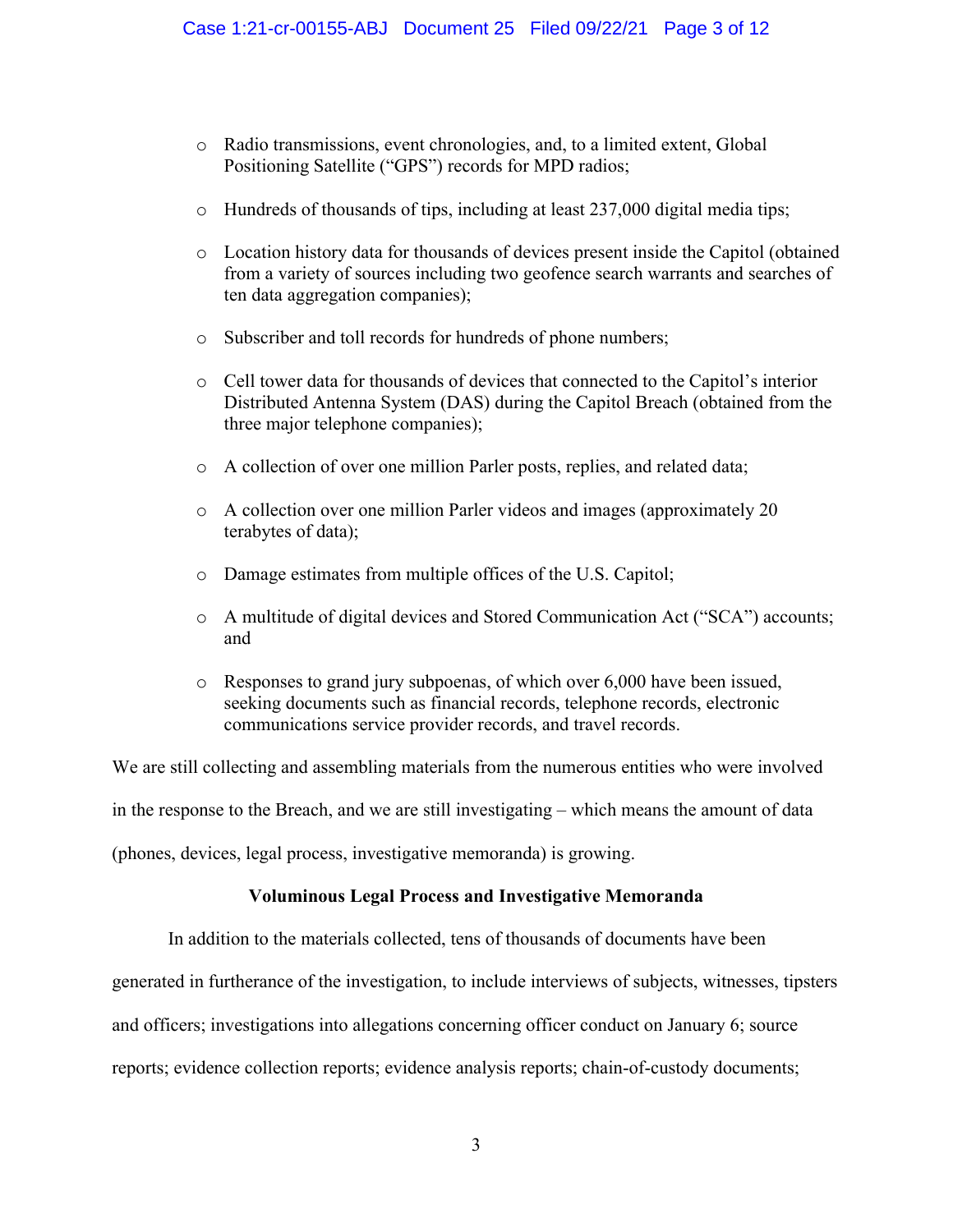legal documents including preservation letters, subpoenas, 2703(d) orders, consent forms, and search warrants; and memoranda of investigative steps taken to evaluate leads or further investigations.

## **Interrelated Crimes and Discovery**

The Capitol Breach involves thousands of individuals inside and outside the Capitol, many of whom overwhelmed and assaulted police. (According to a Washington Post analysis of the events, "the mob on the west side eventually grew to at least 9,400 people, outnumbering officers by more than 58 to one.") *See* 

## *https://www.washingtonpost.com/investigations/interactive/2021/dc-police-records-capitol-*

*riot/?itid=sf\_visual-forensics*. The cases clearly share common facts, happening in generally the same place and at the same time. Every single person charged, at the very least, contributed to the inability of Congress to carry out the certification of our Presidential election.

These circumstances have spawned a situation with overlapping and interlocking discovery obligations. Many defendants may be captured in material that is not immediately obvious and that requires both software tools and manual work to identify, such as video and photos captured in the devices and SCA accounts of other subjects. Accordingly, the defense is generally entitled to review all video or photos of the breach whether from CCV, BWC or searches of devices and SCA accounts. Notably, we have received a number of defense requests for access to such voluminous information, and requests for the government to review the entirety of the law enforcement files related to this investigation. For example, in support of a motion to compel access to all of the footage, one such counsel stated:

The events of January 6, 2021 were memorialized to an extent rarely, if ever, experienced within the context of federal criminal cases. The Government itself has a wealth of surveillance video footage. Virtually every attendee in and around the Capitol on January 6, 2021 personally chronicled the events using their iPhone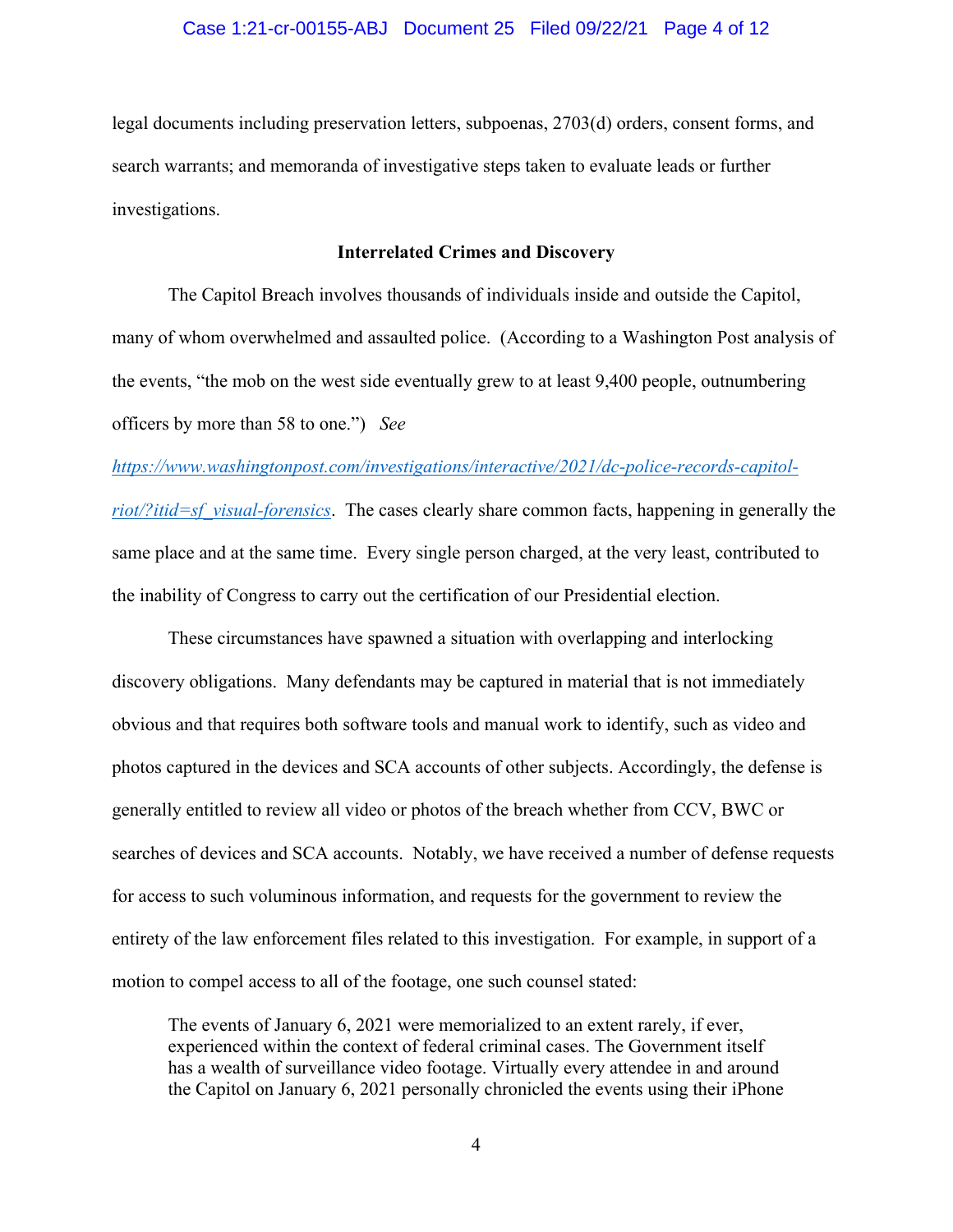or other similar video device. Many of the attendees posted their video on one or more social media platforms. Many held their videos close to their vests resulting in little if any publication of same. News media outlets from around the world captured video footage. Independent media representative from around the world captured video footage. Intelligence and law enforcement personnel present at the Capitol on January 6, 2021 also captured video footage of events of the day. By the Government's own admission, the Government has an overwhelming amount of video footage of the events of January 6, 2021. During the handlings of January 6 cases, the Government has garnered and continues to garner access to added video footage from, among other sources, the general public and the defendants themselves. *Upon information and belief, the Government is not capable of vetting, cataloging and determining materiality of the video footage such as to ensure that disclosure of same is timely made in all cases to which the footage is material for disclosure purposes.* The "information and belief" in this regard is a function of the undersigned counsel's personal knowledge relative to footage given to the Government, familiarity with other January 6 cases both as counsel for other January 6 defendants and as counsel familiar with other counsel representing January 6 defendants and the understanding that the footage provided to the Government does not appear to have been produced to other defendants whose cases warrant similar disclosure by the Government of material evidence. *Defendant has requested the Government confirm whether there is a single repository for all video footage amassed relative to the events at the Capitol on January 6, 2021 and, further, has requested access to same for inspection and examination for determination of materiality and disclosure of the Government's protocol to determine materiality.*

*United States v. Jacob Chansley*, 21-cr-00003 (RCL) (Document No. 58)(emphasis added).

Examples of additional similar discovery requests we have received in Capitol Breach cases are quoted in Exhibit A, attached hereto.

## **Early Establishment of Discovery Team**

Shortly after the Capitol Breach, the U.S. Attorney's Office established a Capitol Breach Discovery Team to create and implement a process for the production of discovery in January 6 cases. The Discovery Team is staffed by federal prosecutors who have experience in managing complex investigations involving voluminous materials, Department of Justice experts in project management and electronic discovery management, and a lead discovery agent from the Federal Bureau of Investigation. Members of the Discovery Team consult regularly with Department of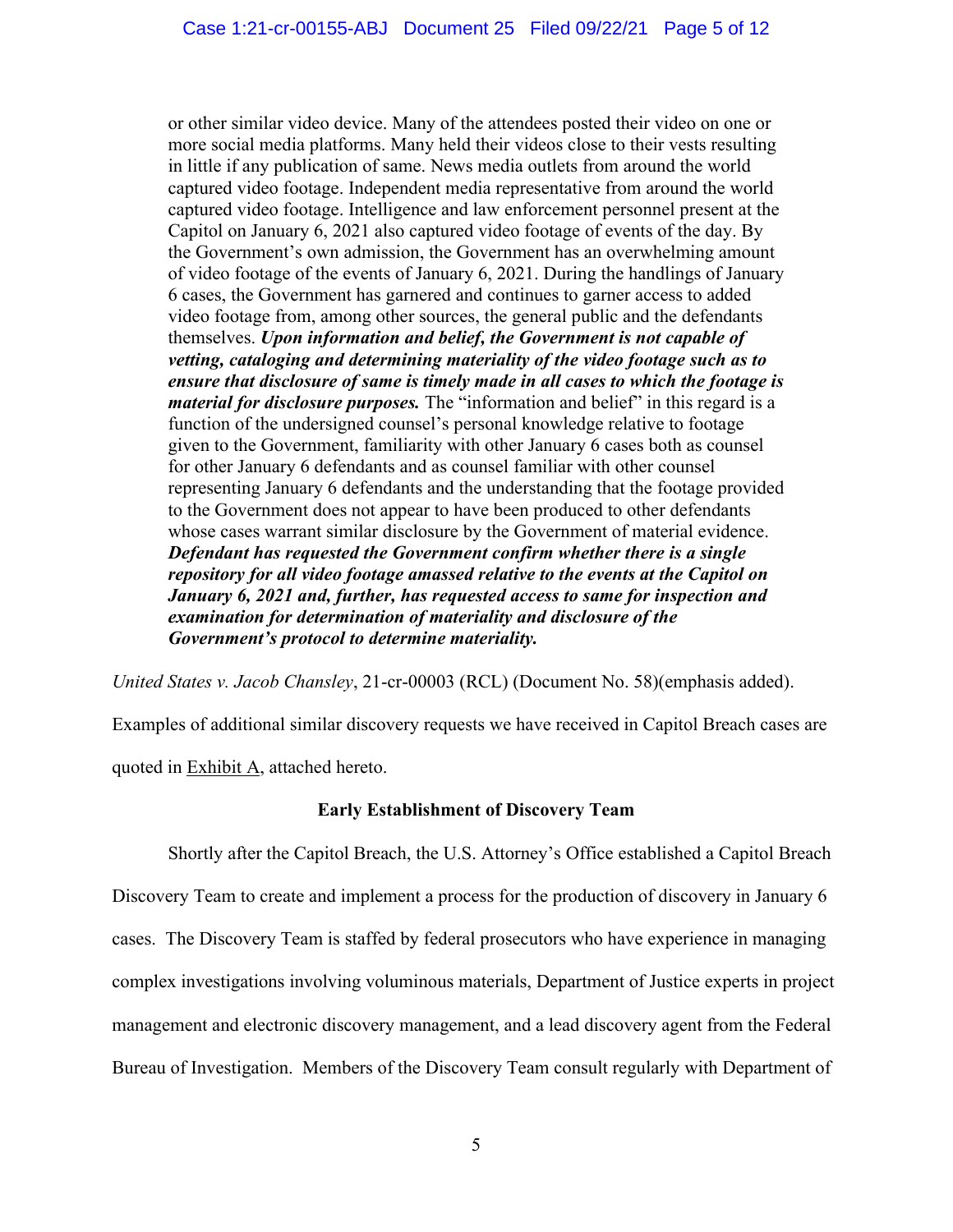## Case 1:21-cr-00155-ABJ Document 25 Filed 09/22/21 Page 6 of 12

Justice subject matter experts, including Associate Deputy Attorney General and National Criminal Discovery Coordinator Andrew Goldsmith. As discussed further below, members of the Discovery Team also meet and confer on a regular basis with Federal Public Defender ("FPD") leadership and electronic discovery experts.

#### **Recognition of Need for Vendor Promptly Addressed**

Following the Capitol Breach, the United States recognized that due to the nature and volume of materials being collected, the government would require the use of an outside contractor who could provide litigation technology support services to include highly technical and specialized data and document processing and review capabilities. The government drafted a statement of work, solicited bids, evaluated them, and selected a vendor. This was an unprecedented undertaking which required review at the highest levels of the Department of Justice and was accomplished as quickly as possible.

On or about May 28, 2021, the government contracted Deloitte Financial Advisory Services, LLP ("Deloitte"), a litigation support vendor with extensive experience providing complex litigation technology services, to assist in document processing, review and production of materials related to the Capitol Breach. As is required here, Deloitte furnishes secure, complex, and highly technical expertise in scanning, coding, digitizing, and performing optical character recognition – as well as processing, organizing, and ingesting a large volume of Electronically Stored Information ("ESI") and associated metadata in document review platforms – which is vital to the United States' ability to review large data/document productions and is essential to our ability to prosecute these cases effectively.

6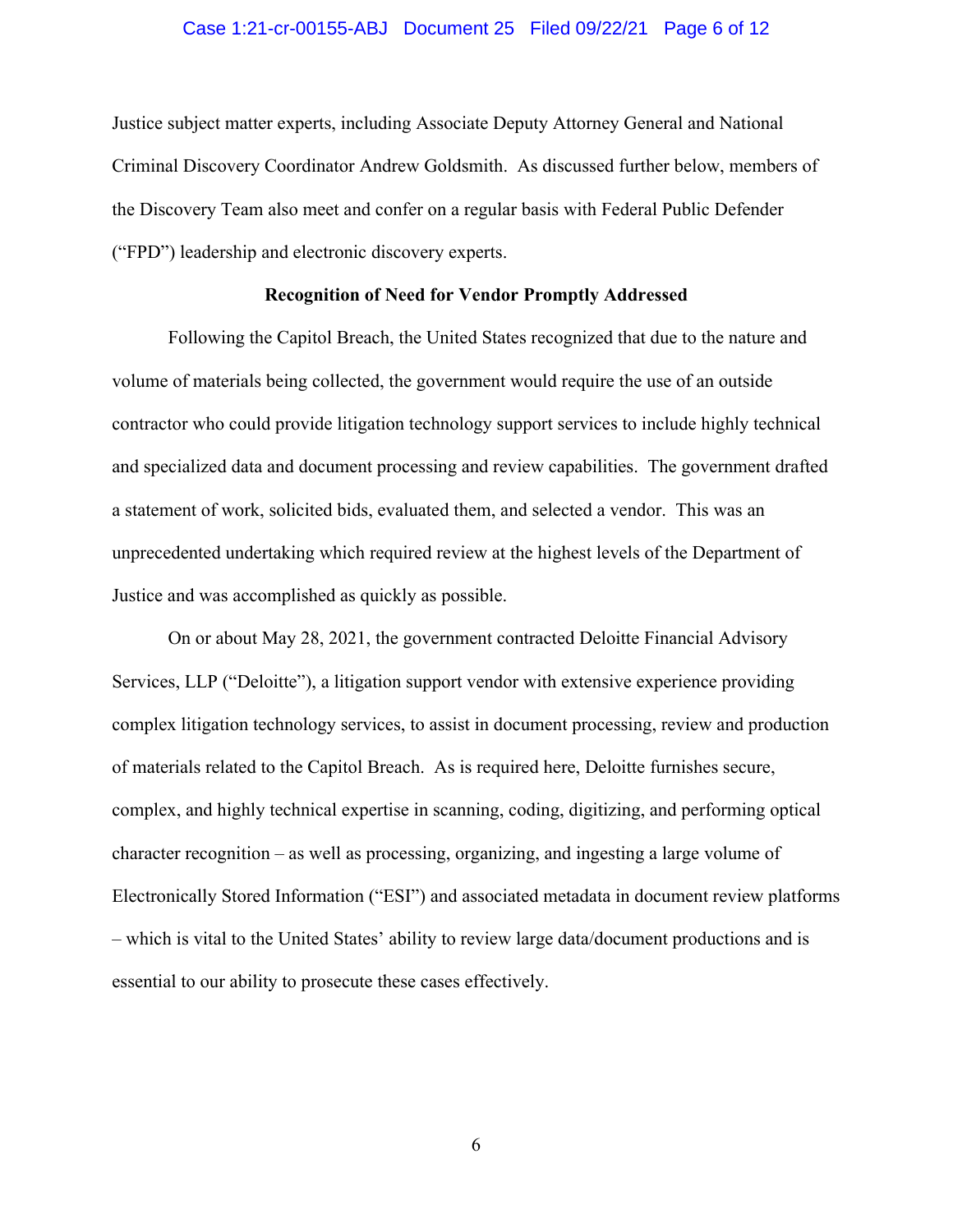## **Implementation of Contract with Deloitte**

We have already begun transferring a large volume of materials to Deloitte (as of July 7, 2021, over 200 disks of data and 34,000 USCP records), who is populating the database. Specific processing workflows and oversight are being established between the United States Attorney's Office and the vendor. We have already coordinated with Deloitte to use various tools to identify standard categories of Personal Identifying Information ("PII") and to redact them. Once the database is accessible, we will begin systematically reviewing materials for potentially discoverable information, tagging when possible (e.g., video by a location or type of conduct, interviews describing a particular event), and redacting when necessary. Among other things, the vendor is also building a master evidence tracker to assist us in keeping records of what is provided to us and what is ultimately produced, which is part of our approach to a defensible discovery protocol.

#### **Systematic Reviews of Voluminous Materials**

We are implementing and continuing to develop processes and procedures for ensuring that voluminous materials have been and will continue to be systematically reviewed for information that, *inter alia,* may be material to the defense, e.g.:

- o Comparing all known identifiers of any charged defendant against tips, Parler data, ad tech data, cell tower data, and geofence data; and
- o Searching all visual media (such as CCV, BWC, social media or device search results) – the collection of which grows on a regular basis – against known images of charged defendants.

#### **Certain Specific Defense Requests**

Multiple defense counsel have inquired about investigations into officers who were *alleged* to have been complicit in the January 6 Capitol Breach. We have received copies of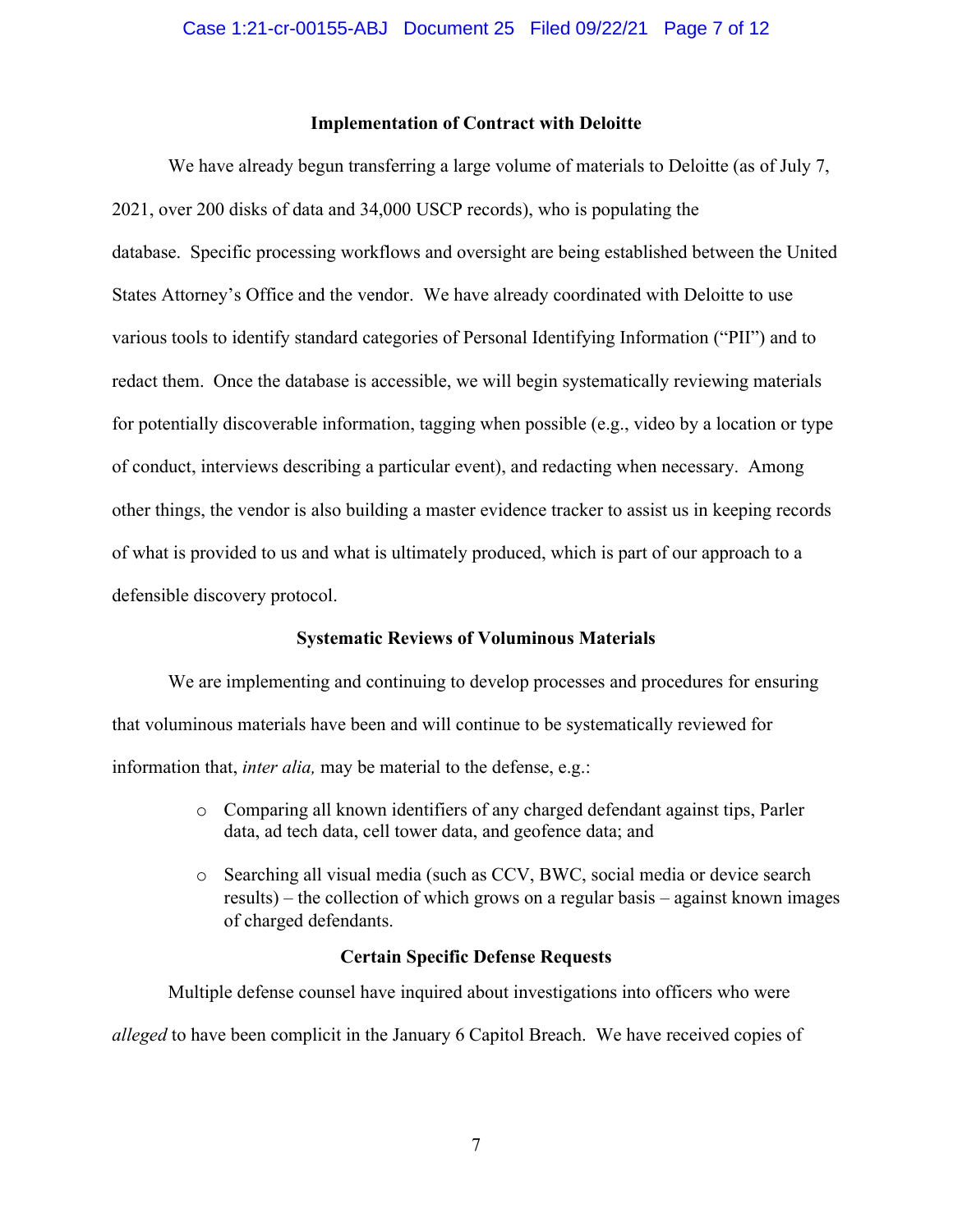## Case 1:21-cr-00155-ABJ Document 25 Filed 09/22/21 Page 8 of 12

investigations into officer conduct, have finished reviewing them, and plan to disclose the relevant materials shortly.

#### **Discovery Already Provided**

As of July 2021, the government had provided multiple investigative reports and evidence from social media, CCTV, and other video footage relevant to the offense. We also already arranged six opportunities for defense counsel and an investigator to walk through the crime scene, which required the USCP to obtain the approval of many different Congressional offices to obtain access to various areas that are relevant to the charges being brought.

#### **Complexities Require Careful Consideration**

Producing discovery in a meaningful manner and balancing complex legal-investigative and technical difficulties takes time. We want to ensure that all defendants obtain meaningful access to voluminous information that may contain exculpatory material, and that we do not overproduce or produce in a disorganized manner. That means we will review thousands of investigative memoranda, even if there is a likelihood they are purely administrative and not discoverable, to ensure that disclosures are appropriate.

## *Legal-Investigative Considerations*

We must also carefully ensure we are adequately protecting the privacy and security interests of witnesses and subjects from whom those materials were derived. For example, we cannot allow a defendant's PII to be disseminated – without protection – to hundreds of others. Similarly, we cannot allow personal contact information for Congressional members, staffers, and responding police officers – targets and victims of these crimes – whose phones may have connected to the Capitol's DAS network to inadvertently be produced. We also must protect Law Enforcement Sensitive materials by ensuring they are carefully reviewed for discoverability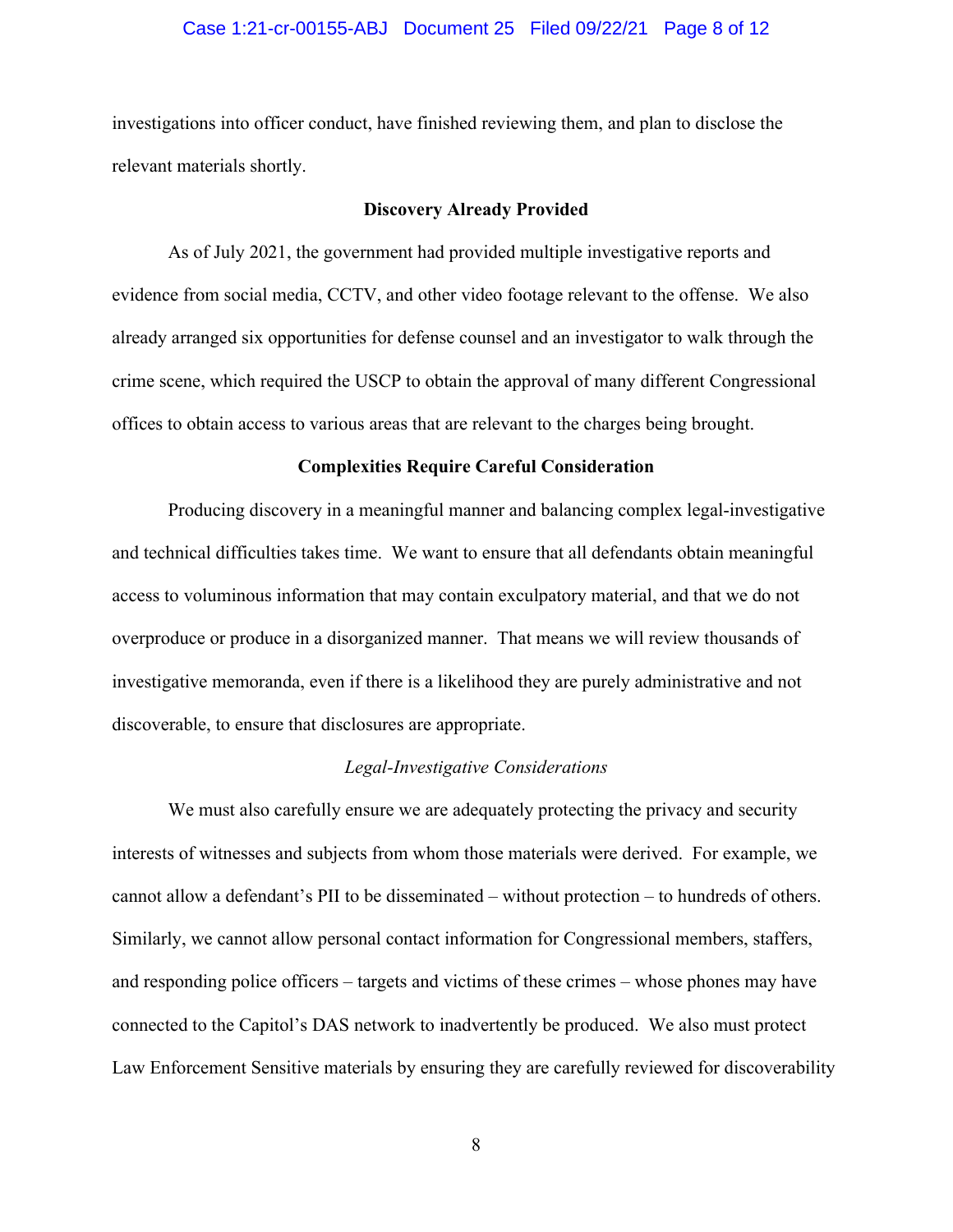## Case 1:21-cr-00155-ABJ Document 25 Filed 09/22/21 Page 9 of 12

and, if they are discoverable, that they are disclosed in an appropriate manner. We continue to develop workable paradigm for disclosing a vast amount of Capitol CCV while ensuring that the Capitol's security is maintained. We are also scrupulously honoring defendants' attorney-client privilege by employing a filter team that is continually reviewing devices and accounts for potentially privileged communications.

## *Technological Considerations*

A large volume of the information that has been collected consists of ESI. ESI frequently contains significant metadata that may be difficult to extract and produce if documents are not processed using specialized techniques. Metadata is information about an electronic document and can describe how, when and by whom ESI was created, accessed, modified, formatted, or collected. In the case of a document created with a word processing program, for example, metadata may include the author, date created, and date last accessed. In the case of video footage, metadata may identify the camera that was used to capture the image, or the date and time that it was captured. Metadata may also explain a document's structural relationship to another document, e.g., by identifying a document as an attachment to an investigative memoranda.

Processing, hosting, and production of the voluminous and varied materials described above, to include the preservation of significant metadata, involves highly technical considerations of the document's source, nature, and format. For example, the optimal type of database for hosting and reviewing video footage may differ from the optimal type of database for hosting investigative memoranda. Similarly, a paper document, a word processing document, a spreadsheet with a formula, video footage from a camera, or video footage associated with a

9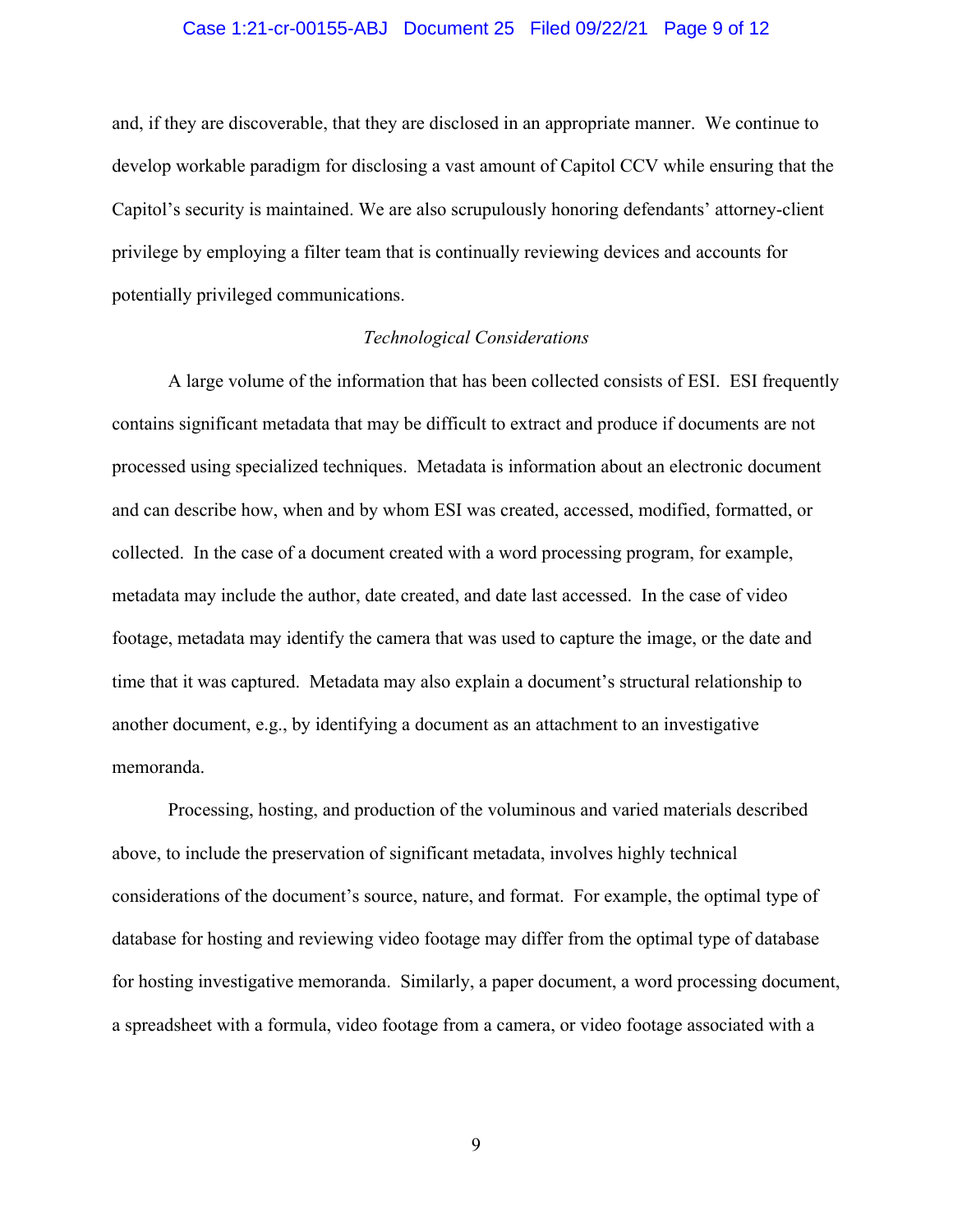## Case 1:21-cr-00155-ABJ Document 25 Filed 09/22/21 Page 10 of 12

proprietary player may each require different types of processing to ensure they are captured by database keyword searches and produced with significant metadata having been preserved.

#### **Involving Defense Counsel in Voluminous Discovery Plan**

The Discovery Team regularly meets with FPD leadership and technical experts with respect to discovery issues. Given the volume of information that may be discoverable, FPD is providing input regarding formats that work best with the review tools that Criminal Justice Act panel attorneys and Federal Defender Offices have available to them. Due to the size and complexity of the data, we understand they are considering contracting with third party vendors to assist them (just as the United States Attorney's Office has done for this matter). So as to save defense resources and to attempt to get discovery more quickly to defense counsel, there were efforts made to see if FPD could use the same vendor as the United States Attorney's Office to set up a similar database as the government is using for reviewing the ESI, but for contractual and technical reasons we have recently learned that was not feasible. We are in the on-going process of identifying the scope and size of materials that may be turned over to FPD with as much detail as possible, so that FPD can obtain accurate quotes from potential database vendors. It is hoped that any databases or repositories will be used by FPD offices nationwide that are working on Capitol Breach cases, counsel that are appointed under the Criminal Justice Act, and retained counsel for people who are financially unable to obtain these services. A database will be the most organized and economical way of ensuring that all counsel can obtain access to, and conduct meaningful searches upon, relevant voluminous materials, e.g., thousands of hours of body worn camera and Capitol CCV footage, and tens of thousands of documents, including the results of thousands of searches of SCA accounts and devices.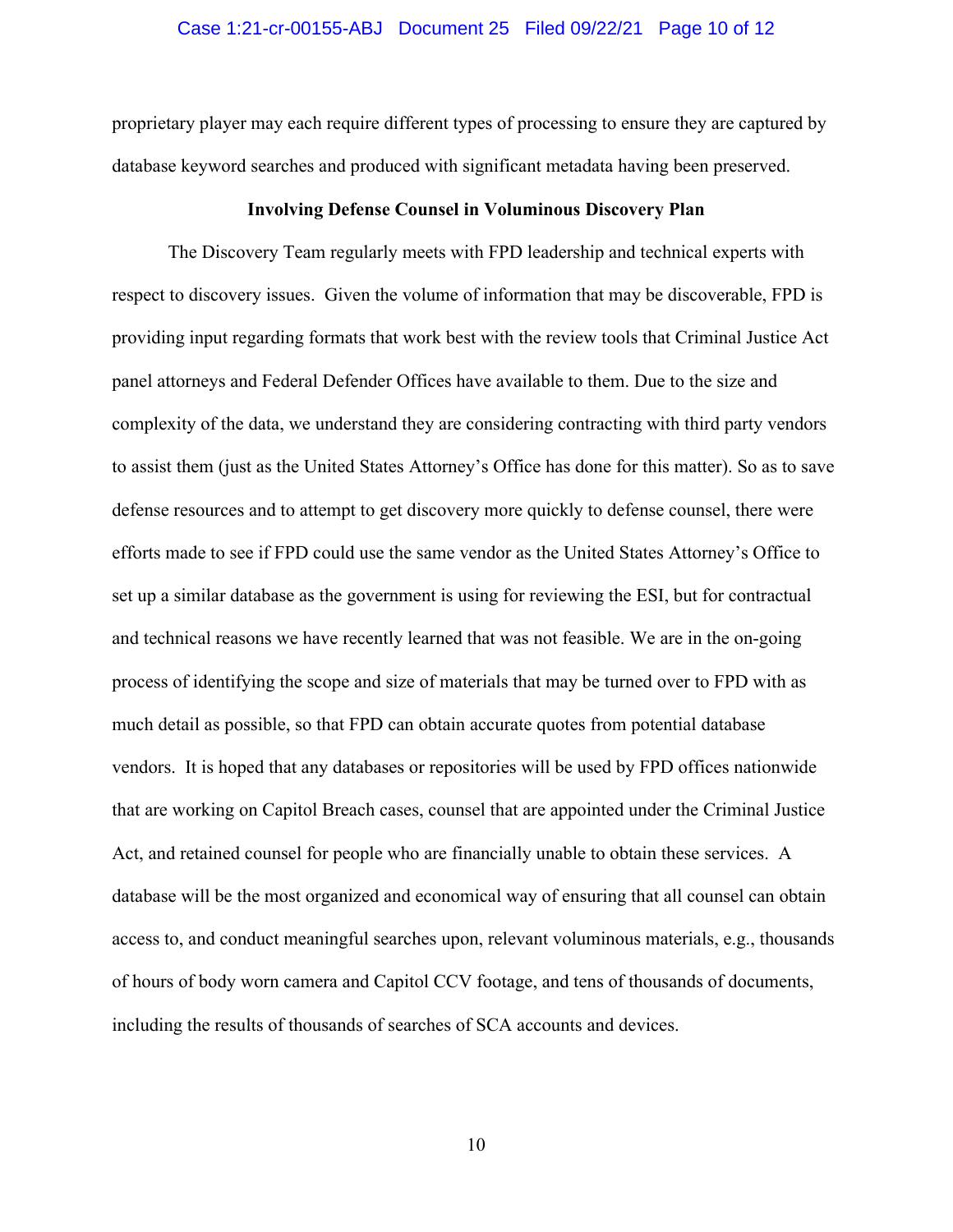# **Compliance with Recommendations Developed by the Department of Justice and Administrative Office of the U.S. Courts Joint Working Group on Electronic Technology**

As is evidenced by all of the efforts described above, the United States is diligently working to comply with the *Recommendations for Electronically Stored Information (ESI) Discovery Production* developed by the Department of Justice and Administrative Office of the U.S. Courts Joint Working Group on Electronic Technology in the Criminal Justice System in February 2012.<sup>1</sup> See https://www.justice.gov/archives/dag/page/file/913236/download. For example, we are: (1) including individuals with sufficient knowledge and experience regarding ESI; (2) regularly conferring with FPD about the nature, volume and mechanics of producing ESI discovery; (3) regularly discussing with FPD what formats of production are possible and appropriate, and what formats can be generated and also maintain the ESI's integrity, allow for reasonable usability, reasonably limit costs, and if possible, conform to industry standards for the format; (4) regularly discussing with FPD ESI discovery transmission methods and media that promote efficiency, security, and reduced costs; and (5) taking reasonable and appropriate measures to secure ESI discovery against unauthorized access or disclosure.

Respectfully submitted,

CHANNING D. PHILLIPS Acting United States Attorney

<sup>&</sup>lt;sup>1</sup> These *Recommendations* are explicitly referenced in the Advisory Committee Note to Rule 16.1. Importantly, the two individuals primarily responsible for developing the Recommendations are Associate Deputy Attorney General Andrew Goldsmith, who (as noted earlier) is working closely with the prosecution's Discovery Team, and Sean Broderick, the FPD's National Litigation Support Administrator, who is playing a similar role for the D.C. Federal Defender's Office on electronic discovery-related issues. Messrs. Goldsmith and Broderick have a long history of collaborating on cost-effective ways to address electronic discovery-related issues, which undoubtedly will benefit all parties in this unprecedented undertaking.